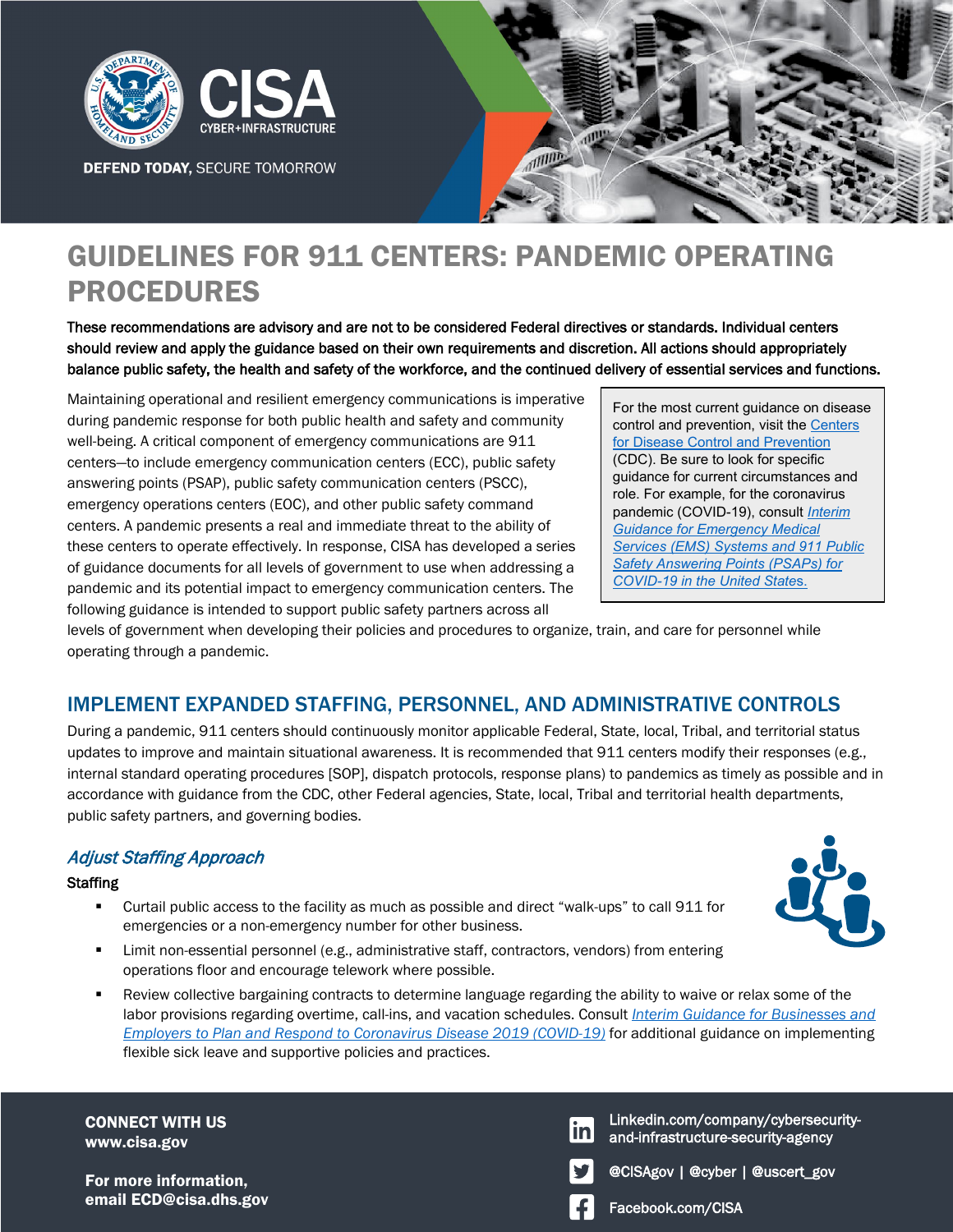## GUIDELINES FOR 911 CENTERS: PANDEMIC OPERATING PROCEDURES

- Review recent historical computer-aided dispatch (CAD) and telephone station message detail reports to ascertain telephone and field resource workloads and calculate appropriate center staffing by days and hours, as appropriate.
- Divide essential personnel into shifts, managing hours to ensure no two groups of employees overlap; establish alternating days or extra shifts that reduce the total number of employees in the facility at a given time to the most appropriate staffing levels consistent with expected calls for services and required field asset support.
- Continually monitor staffing allocations consistent with actual workloads to optimize overall center staffing and best use of available personnel.
- Review increased potential for exposure of personnel to the pandemic through other activities (e.g., social gatherings, close contact with other first responders, use of public transportation).
- Develop a plan for potential deployment of retirees, supervisors, managers, technologists, personnel on light duty, personnel returning from isolation, and others who have the requisite skills to backfill functions.

#### Caring for Staff

- Keep communications channels open and transparent; provide timely updates to all personnel via appropriate methods (e.g., in-person check-ins, virtual all hands, daily email updates).
- **Train personnel on the proper donning, use, and removal** of personal protective equipment (PPE) and face coverings to ensure maximum efficacy and maximum reduction of contamination; advise personnel to use PPE mindfully and follow the CDC's *[Strategies to Optimize the](https://www.cdc.gov/coronavirus/2019-ncov/hcp/ppe-strategy/index.html?CDC_AA_refVal=https%3A%2F%2Fwww.cdc.gov%2Fcoronavirus%2F2019-ncov%2Fhcp%2Fhealthcare-supply-ppe-index.html)  [Supply of PPE and Equipment](https://www.cdc.gov/coronavirus/2019-ncov/hcp/ppe-strategy/index.html?CDC_AA_refVal=https%3A%2F%2Fwww.cdc.gov%2Fcoronavirus%2F2019-ncov%2Fhcp%2Fhealthcare-supply-ppe-index.html)*.
- If practical, invoke physical distancing measures and/or install physical barriers between consoles and call taker positions.
- Consider per diem and travel allowances for personnel, to include food (e.g., contract local restaurants, implement meal reimbursement options) and lodging arrangements (e.g., set up physically-distanced cots in spare rooms, contract local hotels), to the extent circumstances permit.
- **Examine child care, elder care, and pet care options for** essential personnel, as well as isolation options for essential personnel who desire to isolate from family.

### Checklist for Each Shift

Below is an example checklist a 911 center shift manager can use to ensure both personnel and the center are prepared for the shift ahead:

- $\checkmark$  Scheduled personnel are present and screened for temperature and health questionnaires
- $\checkmark$  Attendance is logged and kept with the health screening records
- $\checkmark$  Personnel are practicing physical distancing and are not seated immediately next to one another, if possible
- $\checkmark$  All work equipment and technology are functioning properly
- $\checkmark$  All work surfaces, equipment, peripherals (including individually assigned) are cleaned and disinfected in accordance with manufacturers' and facility recommendations
- $\checkmark$  Discarded cleaning materials and other trash from the previous shift are properly disposed
- $\checkmark$  PPE and cleaning supplies are stocked and readily available for personnel
- $\checkmark$  Updates and news are briefed, and in-person check-ins are conducted (as needed)
- $\checkmark$  Backup staff is accounted for and backup site(s), if available, is also ready for potential operation
- **Ensure that personnel have access to mental and** behavioral health assistance; monitor floor stress levels; recognize and reward personnel's accommodation to pandemic measures (e.g., organize virtual meet-ups after shifts, implement video conferencing, relax dress codes).

#### Supplemental or Rotating Staffing over the Longer Term

- Using off-duty call center staff in an overtime or recall status may solve near-term needs, but if the call center may be understaffed or even closed for a week or two, it may be difficult for off-duty personnel to meet minimum staffing needs over the medium and longer term.
	- o Resources such as the Telecommunicator Emergency Response Taskforce (TERT), which provides the vehicle(s) to deploy trained dispatchers to disaster locations, may have a limited role during a pandemic, as the impact is nationwide.

CONNECT WITH US www.cisa.gov

For more information, email ECD@cisa.dhs.gov Facebook.com/CISA

Linkedin.com/company/cybersecuritylinl and-infrastructure-security-agency



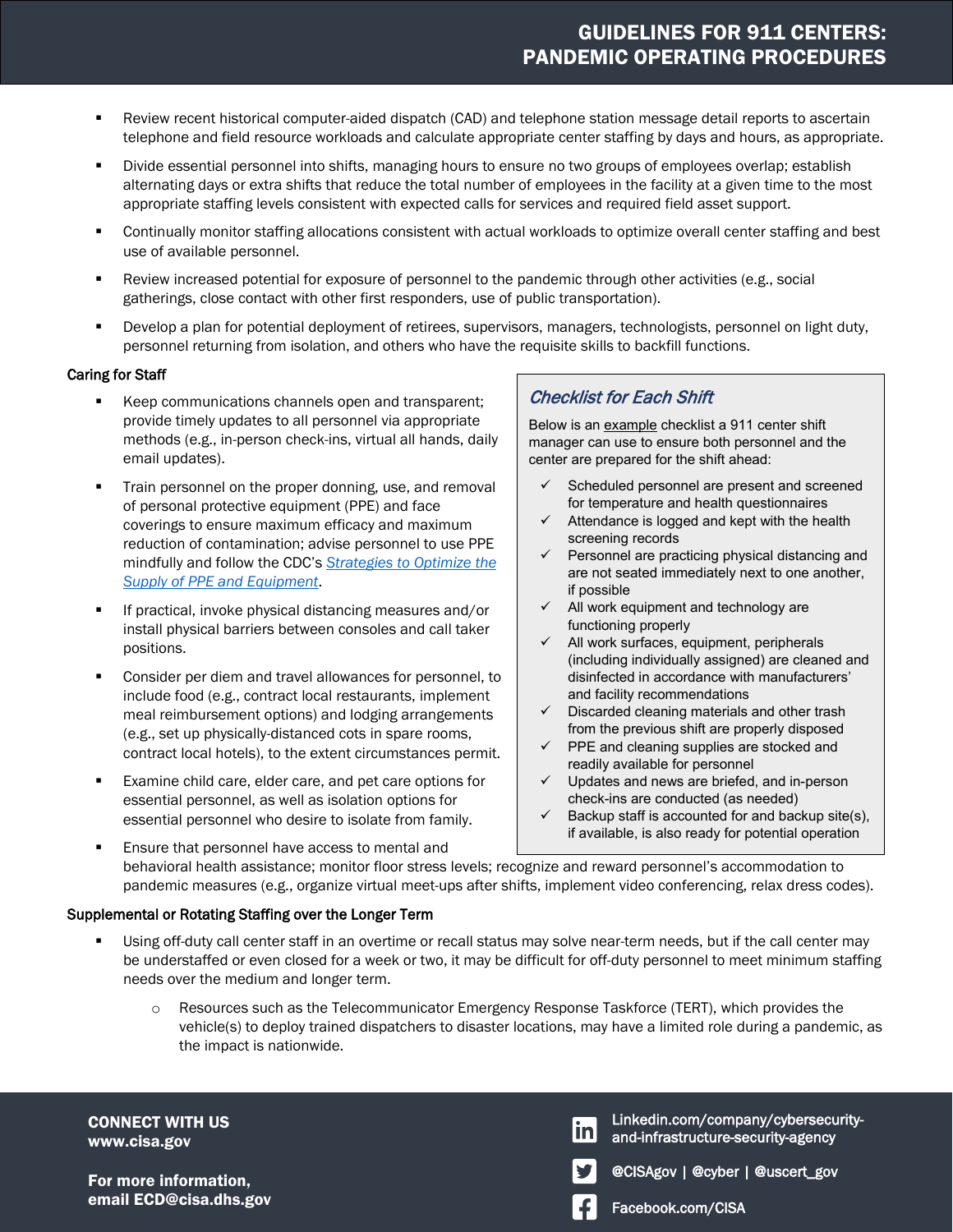### GUIDELINES FOR 911 CENTERS: PANDEMIC OPERATING PROCEDURES

- o Personnel who have completed homeland security-sponsored training such as Radio Operator (RADO) and Incident Communications Center Manager (INCM) may have some ability to integrate into a jurisdiction's communications center environment, but may need additional training to meet minimum expectations.
- o Establishing a cadre of retired communications center staff and a list of former communications center staff who were promoted into roles as police officers, firefighters, and paramedics who may be available to recall and, with minimal refamiliarization training, assume previous roles if no other qualified staff are available for a period of time.
- Over the longer term, other resources can be pulled to provide essential personnel to a call center without requiring full training and certification, such as Volunteers in Police Service (VIPS), Community Emergency Response Team (CERT), Auxiliary Police, Reserve Deputies, and even Law Enforcement or Fire Explorer Scouts, to handle collateral duties.

#### **Telework**

- Continuously reexamine telework policies and allow remote work wherever possible.
- **Para Francis** existing guidance and information on telework (e.g., National Institute of Standards and Technology [NIST] Special Publication 800-46 *[Guide to Enterprise Telework, Remote Access, and](https://csrc.nist.gov/publications/detail/sp/800-46/rev-2/final)  [Bring Your Own Device \[BYOD\] Security,](https://csrc.nist.gov/publications/detail/sp/800-46/rev-2/final)* CISA's National Cyber Awareness Alert on [enterprise](https://www.us-cert.gov/ncas/alerts/aa20-073a)  [virtual private network \[VPN\] security,](https://www.us-cert.gov/ncas/alerts/aa20-073a) Office of Personnel Management's [resources on COVID-19\)](https://www.opm.gov/policy-data-oversight/covid-19/). Considerations include, but are not limited to, collaborating with human resources, legal, and information technology (IT) sections or departments to assess telework risk.



- **Test, review, and update essential records, databases, and systems to be available electronically to employees who** are teleworking or located at alternate sites. This may include secure access to network and other databases to allow for functions such as payroll processing, ordering of supplies, and the ability for vendors to remotely provide services, such as needed software upgrades.
- Ensure that facility network connectivity and all workplace mobile devices have installed operational VPN capabilities and other necessary telework cybersecurity measures.
- **Make VPN and telework cybersecurity measures available to teleworking personnel for use on personal computing** equipment to enhance cybersecurity posture of those connecting to critical networks and systems.
- **EXECT Actively monitor telework connections to sensitive and critical systems to enhance cyber posture.**
- **F** For staff who are non-essential and cannot telework, consider temporarily reassigning their duties and assigning them other tasks that support the center's essential operations.

### Keeping the Center Clean and Safe

#### Engineer Physical Measures

- **Limit ingress and egress through as few checkpoints as possible.**
- **Restrict access to normally public areas of the facility.**
- **Mount physical barriers or partitions between work stations.**
- **Increase ventilation and air exchange rates in work spaces.**
- **Install and maintain high-efficiency particulate air (HEPA) filters.**
- Ensure that heating, ventilation, and air conditioning (HVAC) systems (primary and backup) are clean and operating optimally, including having appropriate filters changed with recommended frequency.

CONNECT WITH US www.cisa.gov

For more information, email ECD@cisa.dhs.gov email Facebook.com/CISA

Linkedin.com/company/cybersecurity-<u>in</u> and-infrastructure-security-agency



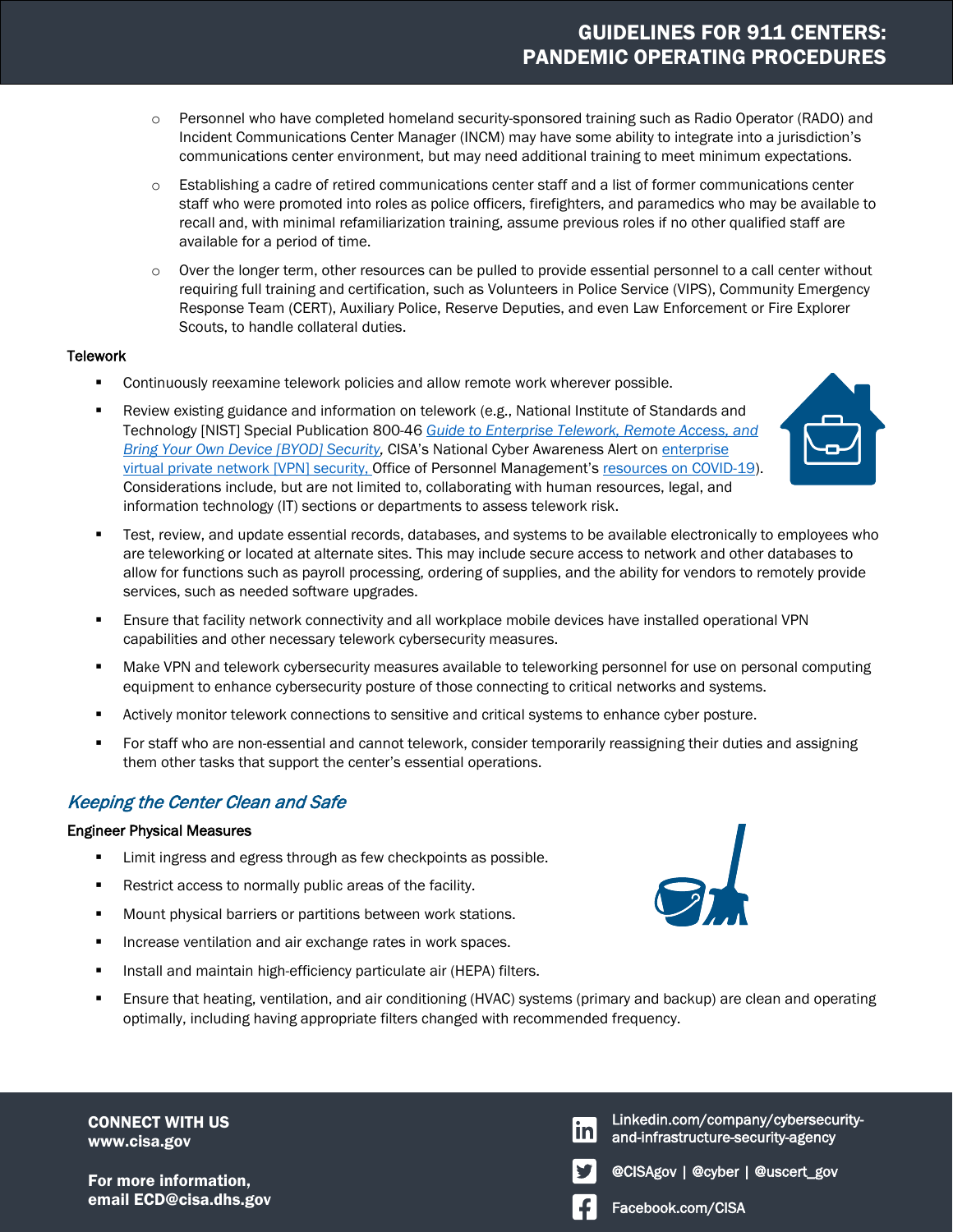#### Follow Best Practices

- **Develop policies and post signage regarding access.**
- Provide medical personnel to conduct health screening (e.g., check temperature, administer questionnaire) at the beginning of each shift and have medical personnel on standby to assess personnel who may exhibit symptoms.
- **Log building entries and seating charts for accountability and tracing purposes; limit access to non-essential rooms.**
- **Allocate at least one facemask per person per shift and require staff to wear facemasks where and when** appropriate so as not to interfere with work requirements (e.g., use of headset, maintain clear speech [speech may be distorted through facemask]). The CDC has issued *[Recommendation Regarding the Use of Cloth Face Coverings](https://www.cdc.gov/coronavirus/2019-ncov/prevent-getting-sick/cloth-face-cover.html)* and *[Strategies for Optimizing the Supply of Facemasks](https://www.cdc.gov/coronavirus/2019-ncov/hcp/ppe-strategy/face-masks.html)* for the COVID-19 pandemic.
- Provide information and training on individual health protocols (e.g., CDC's *[Hand Hygiene Recommendations](https://www.cdc.gov/coronavirus/2019-ncov/hcp/hand-hygiene.html)*).
- **Practice physical distancing of several feet in work spaces and common areas during breaks and meals. This** distancing is advised based on the transmission attributes of the virus. For example, for COVID-19, six feet is recommended. Consider extending physical distance between workstations through cable extensions or seating at every other workstation. If physical distancing at workstations is not possible, consider physical barriers (e.g., plexiglass) to limit exposure.
- **EXECT** Restrict staff from moving to different workstations during a shift unless necessary (e.g., faulty equipment).
- Assign individual equipment (e.g. keyboards, mice, headsets) and prohibit sharing of equipment; ensure proper sanitation of all personally-assigned equipment and consider having personnel take their equipment home with them (consider physical and cybersecurity aspects of this policy, including having backup equipment available if forgotten or damaged).
- If workstations or equipment must be used by multiple individuals (i.e. different people use it over several shifts), clean areas and equipment thoroughly between uses.
- **EXECT 1** Limit eating and drinking at desks or console positions and enforce touchless delivery policies on food delivery to minimize additional contact. Collective meal preparation area and communal refrigerator use is discouraged.
- **Ensure that cleaning professionals are vetted and are aware of, and explicitly follow, facility-specific cleaning and** disinfecting guidance.

### ADDITIONAL CONSIDERATIONS

- Centers may consider the purchase of additional cleaning resources (e.g., washer/dryer in case the center must resort to reusable towels or for clothes if staff must shelter in place, use of professional sanitizing company, uniform services to collect, clean, and return uniform apparel).
- Centers may consider developing plans for sustainability of long-term operations in addition to ad hoc based protocols as pandemics could occur in intervals of long durations.
- Centers should work with State, local, Tribal, and territorial government health departments to ensure appropriate protocols and guidelines regarding pandemic response are followed.
- Centers should be prepared to follow the CDC's *[Reopening Guidance for Cleaning and Disinfecting Public Spaces,](https://www.cdc.gov/coronavirus/2019-ncov/community/reopen-guidance.html)  [Workplaces, Businesses, Schools, and Homes](https://www.cdc.gov/coronavirus/2019-ncov/community/reopen-guidance.html)*.

CONNECT WITH US www.cisa.gov

For more information, email ECD@cisa.dhs.gov Facebook.com/CISA

Linkedin.com/company/cybersecuritylinl and-infrastructure-security-agency